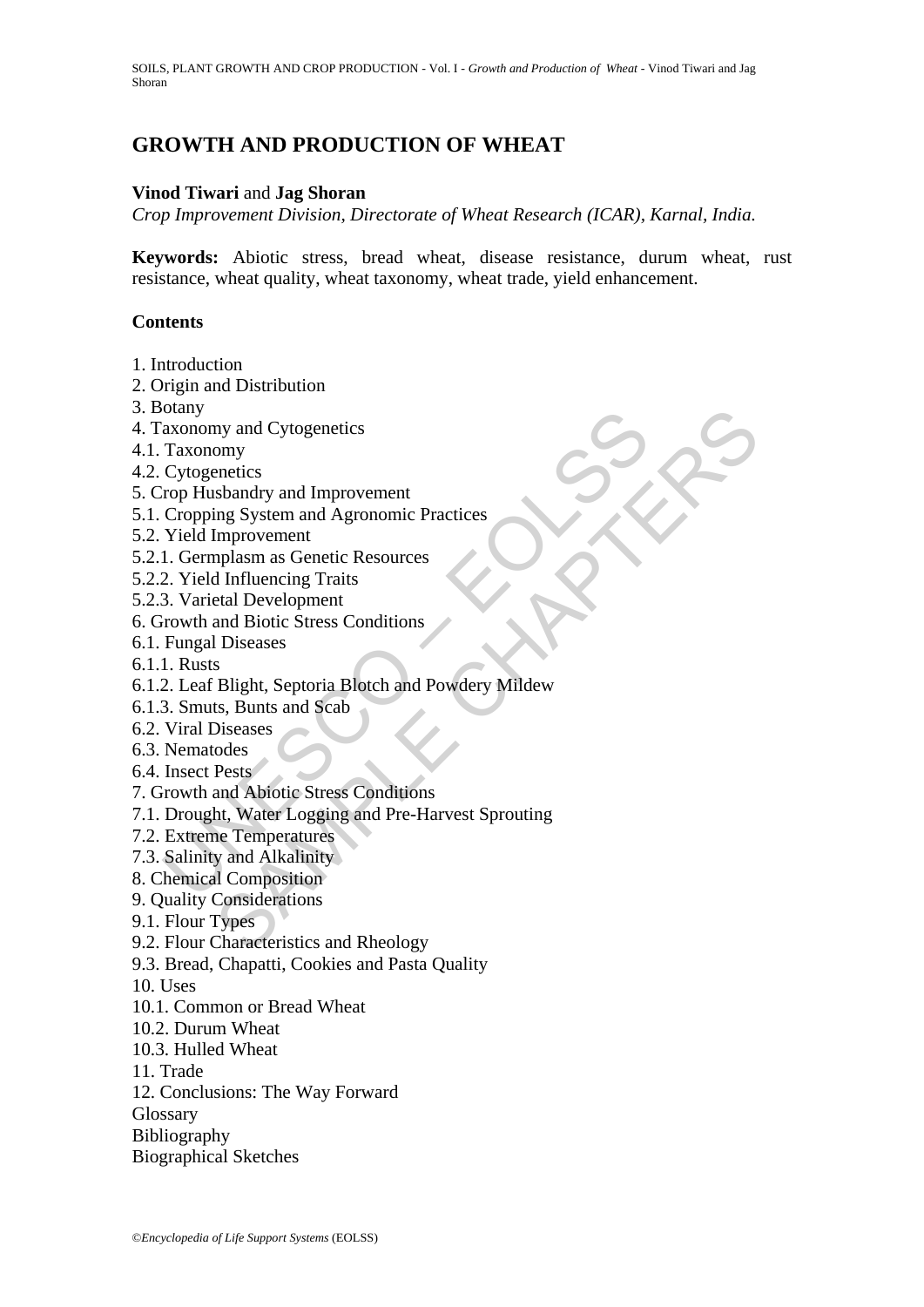### **Summary**

Wheat is the most important cereal crop, and a staple food of the vast majority of the human population. It is a cool-season crop, widely cultivated under varied agro-ecologic conditions and cropping systems throughout the world. On a global basis, wheat provides more nourishment than any other food crop. The popularity of wheat lies in the wide variety of food products prepared from it, which partially explains its expansion even to non-traditional wheat cultivated areas.

impeding factors affecting yield have attracted attention from<br>ding efforts for enhancing yield make use of the wide varia<br>uplasm resources like elite germplasm, winter wheats, synthetics is<br>mbine them in developing new hi In the state effecting yield have attracted attention from all quarters. Frorts for enhancing yield have attracted attention from all quarters. Frorts like eiting equality available the min developing new high yielding cul The incorporation of reduced height genes in wheat created new varieties that changed the extent of wheat cultivation all over the world. The semi-dwarf and high-yielding cultivars ushered in the 'green revolution' by bringing about a phenomenal jump in yield and production. Efforts to raise the yield level of wheat and finding ways to tackle the impeding factors affecting yield have attracted attention from all quarters. Plant breeding efforts for enhancing yield make use of the wide variability available in germplasm resources like elite germplasm, winter wheats, synthetics and wild species to recombine them in developing new high yielding cultivars. Biotechnology has come to the aid of plant breeding as a novel method to accomplish genetic manipulations. Hybrid wheat cultivars hold some promise for increasing yield and deserve further studies and refinements in application**.** 

Nutrient availability directly determines wheat yield, as do water supply and plant protection measures. Crop management techniques have been crafted taking into account the nutrient and water use efficiencies of new cultivars for obtaining high yields.

Raising the production of wheat is a challenge for the future. Abiotic factors appear to be more prominent than biotic ones for limiting yield in the existing scenario of climate changes. Conventional techniques and biotechnology are believed to increase wheat production as a means to feed the growing world population.

## **1. Introduction**

Cereals are generally regarded as the "staff of life". Wheat, rice and maize are the major cereals constituting the staple diet of the majority of the world population. Cereal crops serve as the major source of calories, carbohydrates, and some proteins for the human population in developing countries.

During the year 2007, among the cereals, maize recorded the maximum production (786.79 million tons) followed by rice (651.74mt), wheat (607.05mt) and barley (136.21mt). However, the majority of maize produced is utilized as feed and for biofuel production. Similarly, barley is being utilized as feed and for malt extraction. Wheat is, however, the most important cereal crop as well as the most diversified in relation to food preparations. It constitutes the staple diet of a vast chunk of the human population, providing over 20% of the required calories. It is consumed daily, in some form or other by almost every person.

Wheat has incorporated the whole gamut of crop improvement technology, and it has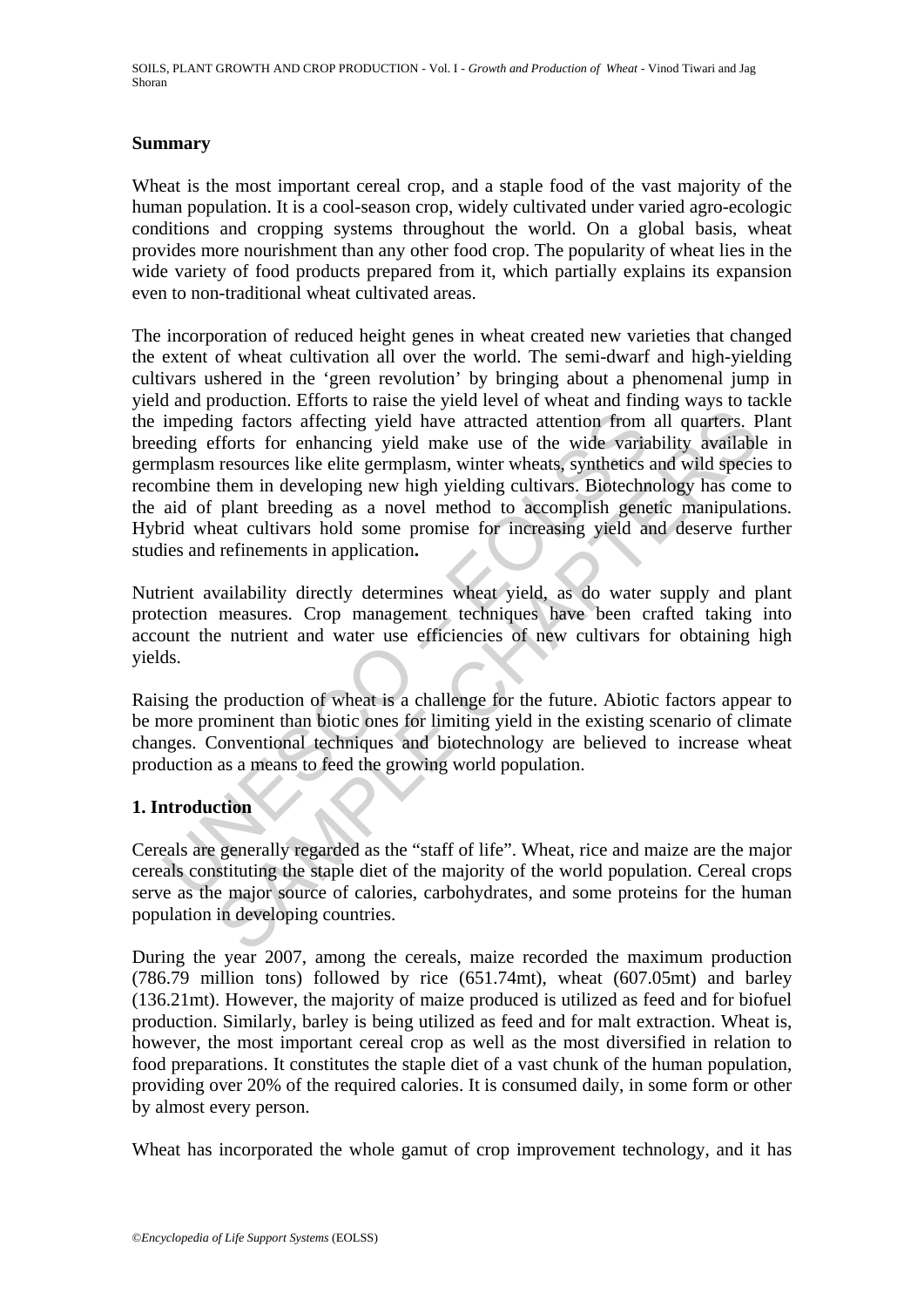become the standard for being replicated in other crops. A rich store of knowledge is available on the changes that have occurred in the architecture of the wheat plant. This calls for providing a clear understanding of the different stages of development and growth in wheat.

The growth and trends in wheat production are discussed below, so as to understand the crop and the factors that render it valuable for both consumption and trade.

## **2. Origin and Distribution**

Evidences from archeological excavations reveal that the domestication of wheat took place over a very long period, stretching from 12 000 BC to 6 500 BC. Wheat cultivation is reported about 6 000 years ago in the Mesopotamian Fertile Crescent, and from there it apparently spread to the Middle East, North Africa, Asia and ultimately Europe (Harlan, 1981). Wheat spread to the Americas and Southern Africa around 1500 AD, and it was introduced into Australia in 1790. Today, wheat is the most widely and diversely grown food crop in the world. It is grown under varied agro-ecologic conditions and at different altitudes, from sea level to 4500m, which reflects its cultivability and adaptability.

| from there it apparently spread to the Middle East, North Africa, Asia and ultimately<br>Europe (Harlan, 1981). Wheat spread to the Americas and Southern Africa around 1500<br>AD, and it was introduced into Australia in 1790. Today, wheat is the most widely and<br>diversely grown food crop in the world. It is grown under varied agro-ecologic<br>conditions and at different altitudes, from sea level to 4500m, which reflects its<br>cultivability and adaptability.<br>A quantum jump in wheat production has been recorded from the 1970s onwards (Table<br>1). This phenomenal growth in production was largely due to the introduction of semi-<br>dwarf cultivars, developed by Nobel Laureate Norman E. Borlaug, during the 1960s and<br>their spread thereafter, along with improved irrigation and management techniques.<br>From 1961 to 2007, the total area under wheat cultivation was around 210 to 220 |                                  |        |        |        |          |  |
|----------------------------------------------------------------------------------------------------------------------------------------------------------------------------------------------------------------------------------------------------------------------------------------------------------------------------------------------------------------------------------------------------------------------------------------------------------------------------------------------------------------------------------------------------------------------------------------------------------------------------------------------------------------------------------------------------------------------------------------------------------------------------------------------------------------------------------------------------------------------------------------------------------------------------------|----------------------------------|--------|--------|--------|----------|--|
| million hectares, except for a nominal increase observed during the 1970s and the 1980s<br>(Table 2).                                                                                                                                                                                                                                                                                                                                                                                                                                                                                                                                                                                                                                                                                                                                                                                                                            |                                  |        |        |        |          |  |
|                                                                                                                                                                                                                                                                                                                                                                                                                                                                                                                                                                                                                                                                                                                                                                                                                                                                                                                                  | <b>Production (million tons)</b> |        |        |        |          |  |
| <b>Continent/Country</b>                                                                                                                                                                                                                                                                                                                                                                                                                                                                                                                                                                                                                                                                                                                                                                                                                                                                                                         | 1961-                            | 1971-  | 1981-  | 1991-  | $2001 -$ |  |
|                                                                                                                                                                                                                                                                                                                                                                                                                                                                                                                                                                                                                                                                                                                                                                                                                                                                                                                                  | 1970.                            | 1980   | 1990   | 2000   | 2007     |  |
| World                                                                                                                                                                                                                                                                                                                                                                                                                                                                                                                                                                                                                                                                                                                                                                                                                                                                                                                            | 278.28                           | 388.35 | 509.25 | 571.23 | 598.33   |  |
| Africa                                                                                                                                                                                                                                                                                                                                                                                                                                                                                                                                                                                                                                                                                                                                                                                                                                                                                                                           | 6.95                             | 9.03   | 11.18  | 15.79  | 20.62    |  |
| Asia                                                                                                                                                                                                                                                                                                                                                                                                                                                                                                                                                                                                                                                                                                                                                                                                                                                                                                                             | 60.99                            | 108.52 | 175.98 | 243.39 | 260.86   |  |
| Europe                                                                                                                                                                                                                                                                                                                                                                                                                                                                                                                                                                                                                                                                                                                                                                                                                                                                                                                           | 136.82                           | 174.51 | 195.48 | 182.83 | 196.83   |  |
| <b>North America</b>                                                                                                                                                                                                                                                                                                                                                                                                                                                                                                                                                                                                                                                                                                                                                                                                                                                                                                             | 52.06                            | 70.10  | 90.04  | 89.96  | 76.51    |  |
| South America                                                                                                                                                                                                                                                                                                                                                                                                                                                                                                                                                                                                                                                                                                                                                                                                                                                                                                                    | 9.68                             | 11.64  | 16.68  | 17.49  | 21.42    |  |
| <b>Australia-New Zealand</b>                                                                                                                                                                                                                                                                                                                                                                                                                                                                                                                                                                                                                                                                                                                                                                                                                                                                                                     | 9.77                             | 12.0   | 15.63  | 18.18  | 19.08    |  |
|                                                                                                                                                                                                                                                                                                                                                                                                                                                                                                                                                                                                                                                                                                                                                                                                                                                                                                                                  |                                  |        |        |        |          |  |
| China                                                                                                                                                                                                                                                                                                                                                                                                                                                                                                                                                                                                                                                                                                                                                                                                                                                                                                                            | 23.34                            | 45.32  | 83.35  | 106.25 | 96.34    |  |
| India                                                                                                                                                                                                                                                                                                                                                                                                                                                                                                                                                                                                                                                                                                                                                                                                                                                                                                                            | 13.30                            | 27.78  | 44.76  | 63.91  | 70.46    |  |
| <b>United States of America</b>                                                                                                                                                                                                                                                                                                                                                                                                                                                                                                                                                                                                                                                                                                                                                                                                                                                                                                  | 36.02                            | 52.44  | 64.68  | 63.10  | 54.21    |  |
| $USSR$ (up to 1991)                                                                                                                                                                                                                                                                                                                                                                                                                                                                                                                                                                                                                                                                                                                                                                                                                                                                                                              | 72.57                            | 88.67  | 80.01  | 71.99  |          |  |
| <b>Russian Federation</b>                                                                                                                                                                                                                                                                                                                                                                                                                                                                                                                                                                                                                                                                                                                                                                                                                                                                                                        |                                  |        |        | 35.95  | 45.60    |  |
| France                                                                                                                                                                                                                                                                                                                                                                                                                                                                                                                                                                                                                                                                                                                                                                                                                                                                                                                           | 13.01                            | 18.30  | 28.37  | 34.15  | 35.16    |  |
| Pakistan                                                                                                                                                                                                                                                                                                                                                                                                                                                                                                                                                                                                                                                                                                                                                                                                                                                                                                                         | 4.93                             | 8.31   | 12.51  | 16.98  | 20.33    |  |
| Canada                                                                                                                                                                                                                                                                                                                                                                                                                                                                                                                                                                                                                                                                                                                                                                                                                                                                                                                           | 16.04                            | 17.65  | 25.35  | 26.86  | 22.30    |  |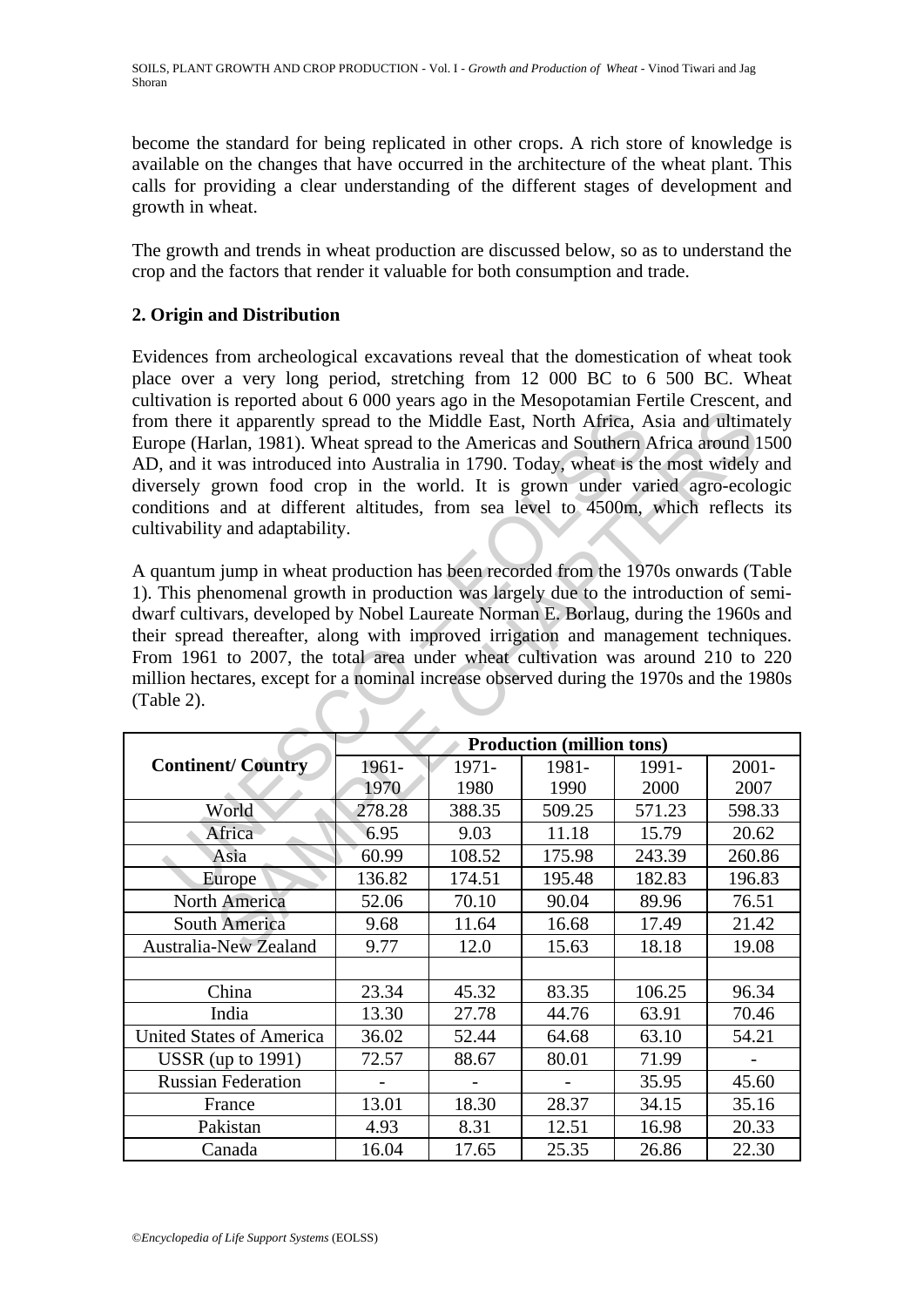| Germany        | 6.81 | 10.29 | 13.70 | 18.24 | 22.26 |
|----------------|------|-------|-------|-------|-------|
| Turkey         | 9.30 | 14.60 | 18.00 | 19.35 | 19.67 |
| Australia      | 9.46 | 11.68 | 15.35 | 17.91 | 18.77 |
| Ukraine        |      |       |       | 15.79 | 15.64 |
| Argentina      | 6.89 | 7.64  | 10.65 | 12.61 | 14.20 |
| United Kingdom | 3.60 | 5.75  | 12.25 | 14.71 | 14.33 |
| Egypt          | 1.44 | 1.84  | 2.46  | 5.47  | 7.24  |

Table 1. Decadal growth in production of wheat from 1961 to 2007. (Source: Faostat.fao.org).

|                                 | Area (million ha) |        |        |        |          |
|---------------------------------|-------------------|--------|--------|--------|----------|
| <b>Continent/Country</b>        | 1961-             | 1971-  | 1981-  | 1991-  | $2001 -$ |
|                                 | 1970              | 1980   | 1990   | 2000   | 2007     |
| World                           | 213.75            | 225.41 | 229.34 | 220.22 | 214.96   |
|                                 |                   |        |        |        |          |
| Africa                          | 8.16              | 8.86   | 8.18   | 8.73   | 9.51     |
| Asia                            | 63.50             | 75.49  | 82.19  | 99.51  | 97.21    |
| Europe                          | 95.08             | 87.45  | 77.67  | 57.22  | 56.68    |
| North America                   | 30.67             | 34.57  | 39.81  | 35.97  | 29.48    |
| South America                   | 7.61              | 8.97   | 9.66   | 8.07   | 9.09     |
| Australia-New Zealand           | 7.89              | 9.30   | 10.79  | 9.88   | 12.37    |
|                                 |                   |        |        |        |          |
| USSR (up to $1991$ )            | 66.78             | 61.09  | 50.79  | 45.87  |          |
| India                           | 14.0              | 20.11  | 23.30  | 25.55  | 26.39    |
| <b>Russian Federation</b>       |                   |        |        | 22.24  | 23.20    |
| China                           | 24.79             | 27.71  | 29.18  | 29.45  | 23.03    |
| <b>United States of America</b> | 19.97             | 24.75  | 26.41  | 24.18  | 19.96    |
| Australia                       | 7.79              | 9.21   | 10.73  | 9.83   | 12.33    |
| Canada                          | 10.70             | 9.82   | 13.40  | 11.78  | 9.52     |
| Turkey                          | 8.16              | 9.03   | 9.25   | 9.48   | 9.06     |
| Pakistan                        | 5.38              | 6.21   | 7.42   | 8.18   | 8.25     |
| Argentina                       | 5.03              | 4.86   | 5.73   | 5.50   | 5.82     |
| Ukraine                         |                   |        |        | 5.69   | 5.74     |
| France                          | 4.11              | 4.11   | 4.90   | 4.98   | 5.14     |
| Germany                         | 1.91              | 2.31   | 2.39   | 2.62   | 3.04     |
| <b>United Kingdom</b>           | 0.90              | 1.20   | 1.87   | 1.95   | 1.85     |
| Egypt                           | 0.55              | 0.56   | 0.59   | 0.98   | 1.12     |

Table 2. Decadal growth in area under wheat from 1961 to 2007. (Source: Faostat.fao.org).

The semi-dwarf cultivars were responsible for growth in yield by giving higher productivity per unit area (Table 3). A significant growth in yield has been recorded over the years by China, India, the United Kingdom, Germany, France, Egypt, Argentina and Pakistan, while it has not been very prominent in the case of USSR, the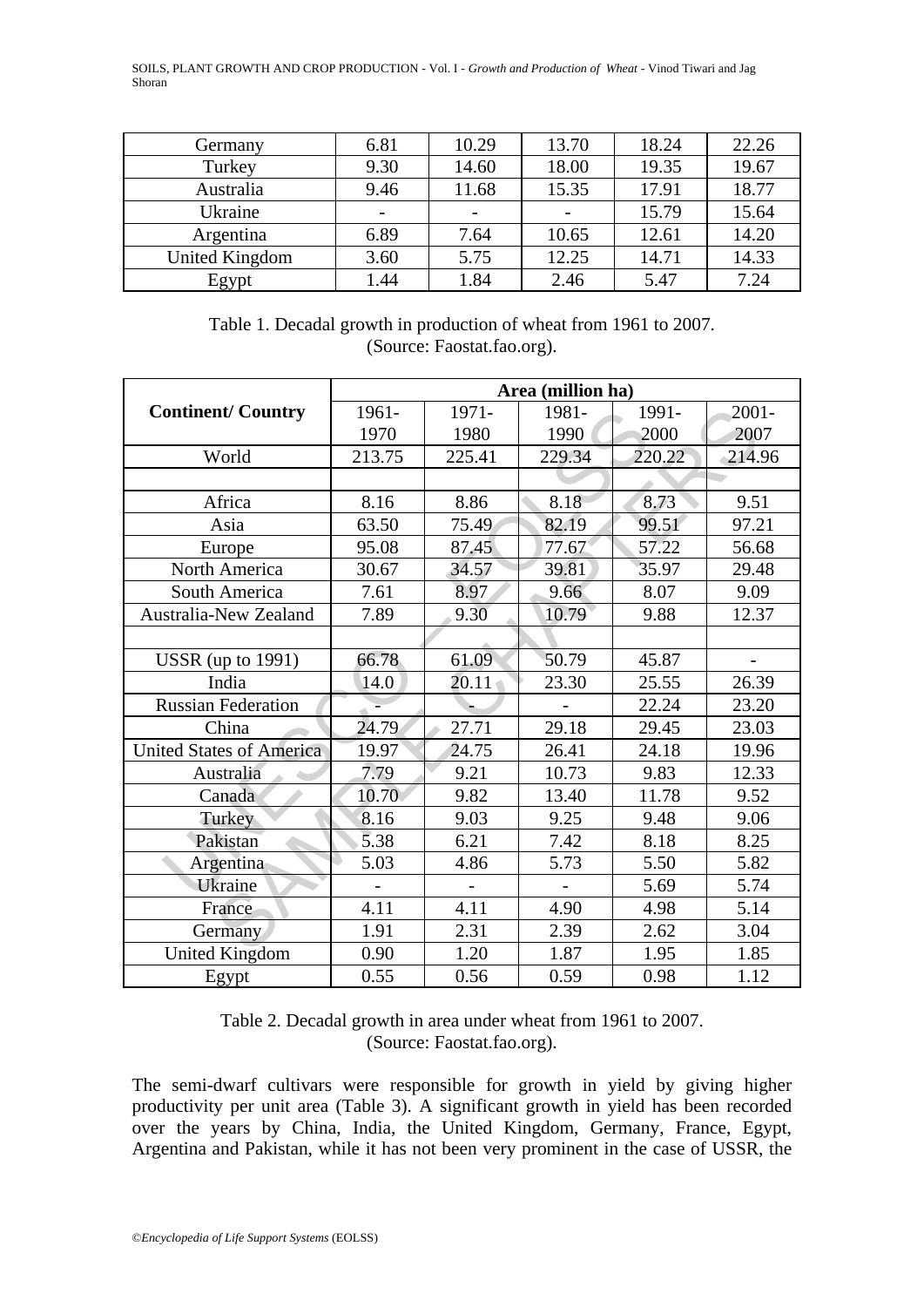United States of America, Australia and Canada. There was a rapid and phenomenal growth in production from the 1960s to the 1980s, and from the 1990s onward the growth has been at a slower rate (Table 1).

A review of the production data from 1961 to 2007 (Table 1) shows that the countries in Asia and Europe produce the bulk of wheat grown every year. The high production in European countries is mostly due to winter wheat which gives higher yields than spring wheat (Table 3).

|                           | Yield (tons/ha) |       |       |       |          |  |
|---------------------------|-----------------|-------|-------|-------|----------|--|
| <b>Continent/Country</b>  | 1961-           | 1971- | 1981- | 1991- | $2001 -$ |  |
|                           | 1970            | 1980  | 1990  | 2000  | 2007     |  |
| World                     | 1.30            | 1.72  | 2.22  | 2.59  | 2.78     |  |
|                           |                 |       |       |       |          |  |
| Africa                    | 0.85            | 1.02  | 1.37  | 1.80  | 2.16     |  |
| Asia                      | 0.96            | 1.43  | 2.14  | 2.45  | 2.68     |  |
| Europe                    | 1.44            | 1.99  | 2.53  | 3.21  | 3.47     |  |
| North America             | 1.71            | 2.03  | 2.26  | 2.51  | 2.59     |  |
| South America             | 1.27            | 1.29  | 1.73  | 2.16  | 2.36     |  |
| Australia- New Zealand    | 1.24            | 1.28  | 1.45  | 1.80  | 1.53     |  |
|                           |                 |       |       |       |          |  |
| China                     | 0.94            | 1.62  | 2.85  | 3.61  | 4.19     |  |
| India                     | 0.94            | 1.37  | 1.92  | 2.50  | 2.67     |  |
| <b>United States of</b>   | 1.81            | 2.13  | 2.45  | 2.61  | 2.71     |  |
| America                   |                 |       |       |       |          |  |
| <b>USSR</b> (up to 1991)  | 1.09            | 1.45  | 1.59  | 1.57  |          |  |
| <b>Russian Federation</b> |                 |       |       | 1.60  | 1.96     |  |
| <b>United Kingdom</b>     | 3.99            | 4.74  | 6.53  | 7.56  | 7.71     |  |
| Germany                   | 3.54            | 4.44  | 5.71  | 6.95  | 7.32     |  |
| France                    | 3.17            | 4.44  | 5.78  | 6.84  | 6.84     |  |
| Egypt                     | 2.60            | 3.28  | 4.12  | 5.57  | 6.46     |  |
| Ukraine                   |                 |       |       | 2.77  | 2.61     |  |
| Pakistan                  | 0.90            | 1.33  | 1.68  | 2.07  | 2.46     |  |
| Argentina                 | 1.37            | 1.56  | 1.85  | 2.28  | 2.45     |  |
| Canada                    | 1.51            | 1.79  | 1.88  | 2.28  | 2.34     |  |
| Turkey                    | 1.14            | 1.61  | 1.94  | 2.04  | 2.17     |  |
| Australia                 | 1.21            | 1.26  | 1.44  | 1.80  | 1.51     |  |

Table 3. Decadal growth in wheat yield per hectare from 1961 to 2007. (Source: Faostat.fao.org).

During the period 1961-2007, India, Australia and Pakistan recorded an increasing trend in area under wheat, while in most other countries the cultivated area increased only slightly, or even decreased. An increase in acreage also reflects changes in comparative advantage and profitability for farmers. The USA, China and Canada recorded a decline in area under wheat cultivation during the period 2000-2007.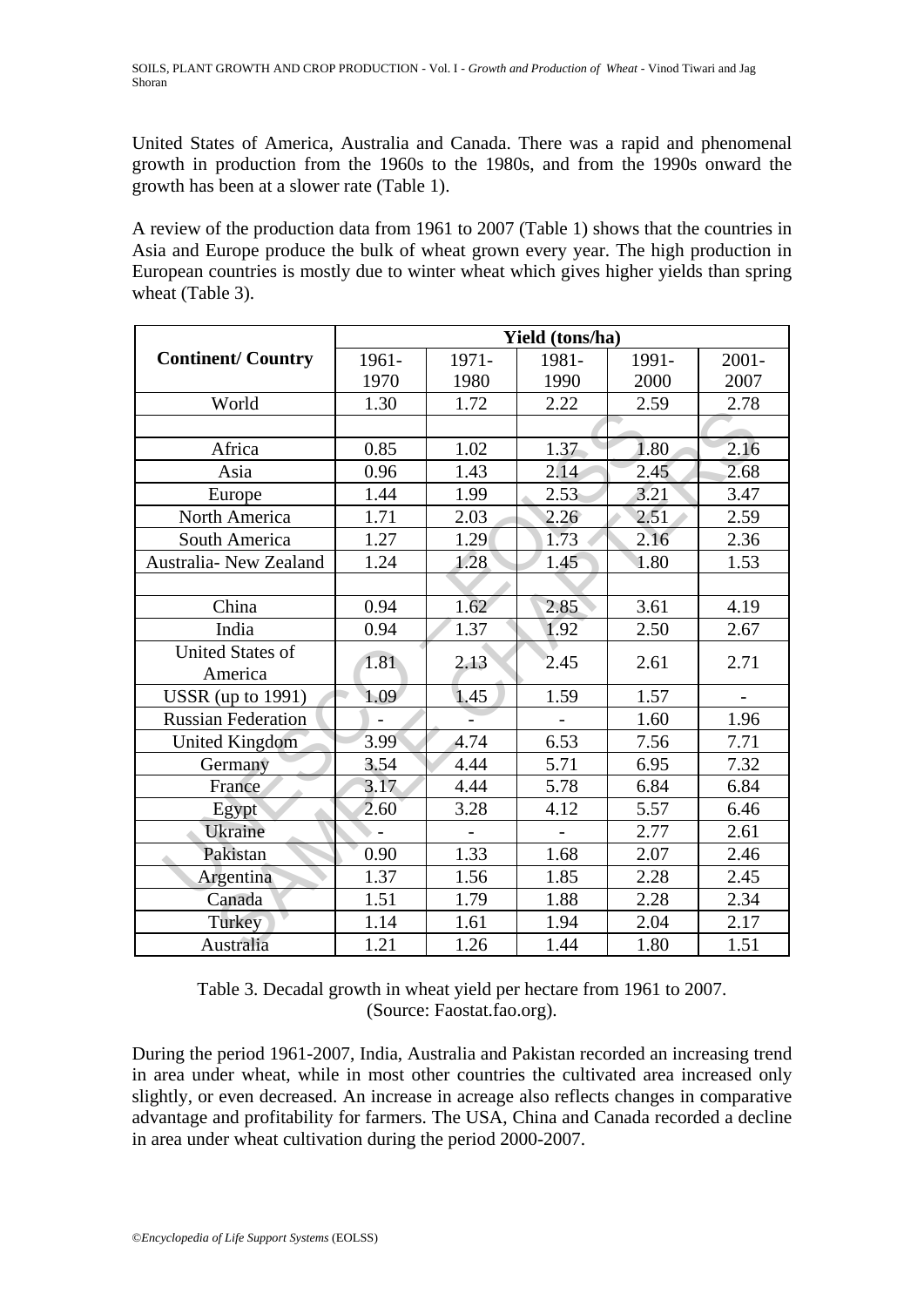China and India are now the major producers of wheat in the world (Table 1). The development of high yielding cultivars, showing better adaptation to cultural conditions, responsiveness to higher doses of fertilizers, disease resistance together with better quality features meeting the requirements of producers, processors and consumers, have helped in the overall growth of wheat production.

## **3. Botany**

Morphologically, the wheat plant is rhizomatous (showing relationship with the grass family) with the shoot bearing several leafy culms (tillers). The number of culms per plant varies with the seeding depth, density of stand, genetic features and environmental factors. The culms are cylindrical, generally hollow with solid nodes; the diameter reduces gradually towards the top internode (peduncle) which bears the spike. The plant length is attributed to variation in length of the internodes and it is mostly genetically determined. Each culm has five to seven elongated nodes, while the basal nodes are closely packed together. A leaf develops at each node; the basal leaves die early, and at maturity about four or five of the upper nodes of the culm bear leaves. The leaf consists of a tubular sheath and a blade. The leaf sheath encases the culm and extends from the node to which it is attached to the next higher node. The leaf-blade is long, narrow and flat with parallel veins.

th is attributed to variation in length of the internodes and it is<br>trimined. Each culm has five to seven elongated nodes, while the<br>left pracked together. A leaf develops at each node; the basal leave<br>urity about four or Internal of the internal of the internal of the internal of the internal of the internal of the internal of the internal of the internal of the basal nodes.<br>
Leach culm has five to seven elongated nodes, while the basal no The inflorescence, commonly called 'ear' or 'head', is a spike having florets (spikelets) arranged on opposite sides of the flat rachis. Each spikelet in turn is a condensed reproductive shoot consisting of two sterile bracts (glumes) that enclose 3-5 florets. The florets consist of two bract-like structures, the lemma and the palea, which encase the reproductive organs. The lemma extends to form the awns that may be short, long or absent (awnless) (Fig. 1). The spikes in durum wheat are dense having long awns (Fig. 2). There are three stamens and the pistil bears two styles with a feathery stigma. Pollination is predominantly by self-pollination.



Figure 1. Spikes of *T. aestivum* : awnless (a) and awned (b) types; awnlessness is a dominant trait.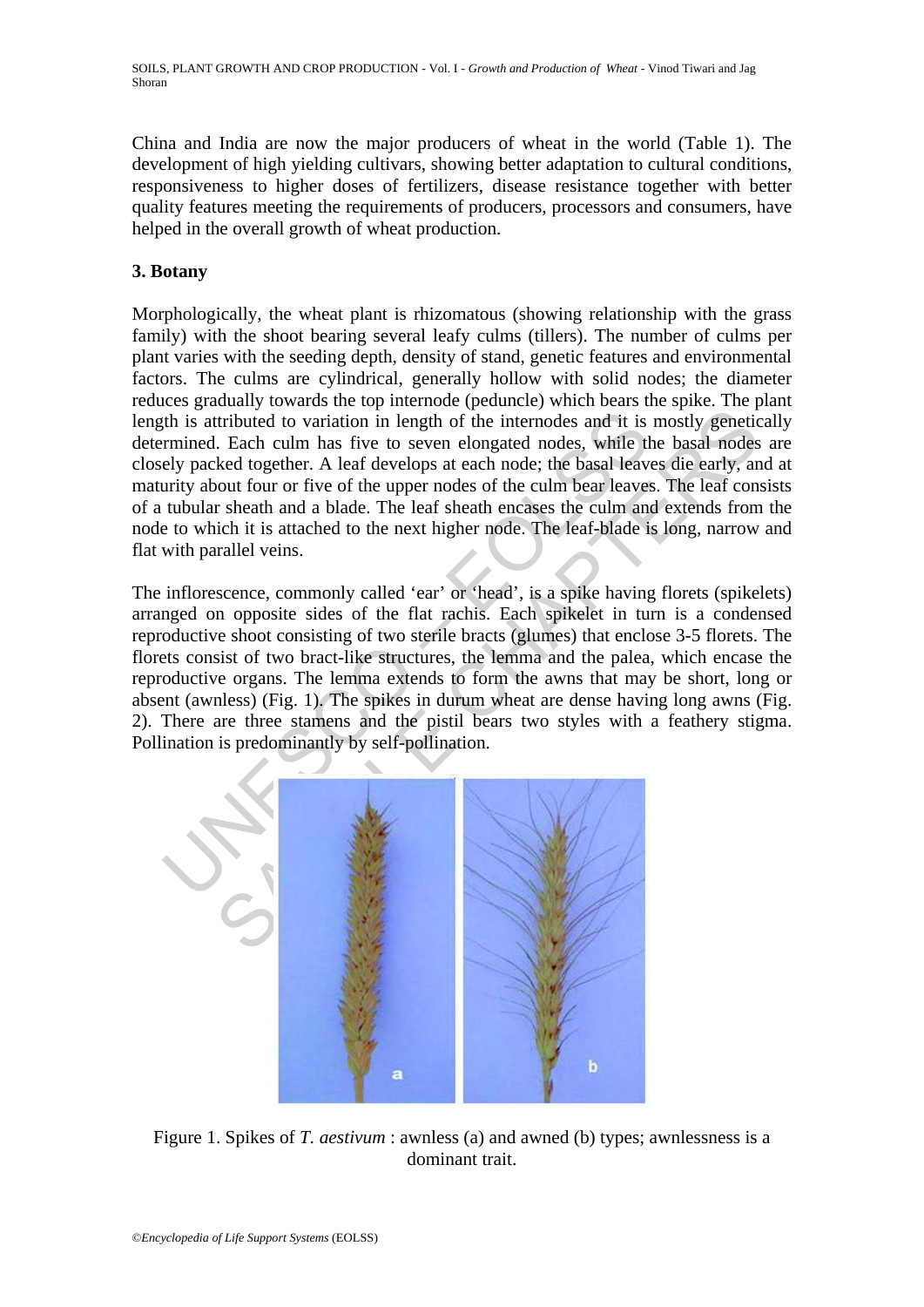

Figure 2. Spikes of *T. durum* (a, green; b, mature) and *T. dicoccum* (c, green; d, mature)

The rachis of cultivated einkorn (*T. monococcum*), emmer (*T. dicoccum*) and spelt wheat (*T. spelta*) is less fragile and remains intact until threshed. Dehulling is needed in these species before the grains can be processed for food preparation. Bread wheat (*T. aestivum*) and durum wheat (*T. durum*) are free-threshing (genetically governed by a dominant gene *Q* that also makes the rachis tough).

ative 2. Spikes of *T. durum* (a, green; b, mature) and *T. dicoccum* (c<br>rachis of cultivated einkorn (*T. monococcum*), emmer (*T. diat* (*T. spelta*) is less fragile and remains intact until threshed. Defe<br>e species bef spikes of *T. durum* (a, green; b, mature) and *T. dicoccum* (c, green; d, mat<br>of cultivated einkorn (*T. monococum*), emmer (*T. dicoccum*) and<br>*spelta*) is less fragile and remains intact until threshed. Dehulling is ne The wheat grain, botanically a fruit (caryopsis), is ovoid in shape with the embryo at the base of the dorsal side, while a crease runs from end to end on the ventral side. A tuft of hair (brush) is present at the apex of the grain. The grains on maturity are variously classified on the basis of color into white, amber and red, the texture being hard or soft. The grains of *T. durum* are the hardest of all species of wheat. In the USA and Europe, classes of wheat are recognized on the basis of grain color, texture and growth habit, such as, hard red spring, hard red winter, soft red winter, hard white and soft white.

The coleoptile, an embryonic structure that encloses the first leaf, is very important in facilitating germination and emergence of the seedling after sowing of the grain. The length of the coleoptile, being genetically controlled, is important in the case of semidwarf cultivars for obtaining a good crop stand in sowings that may be done below 30mm depth.

Wheat is categorized into spring, winter and facultative types. The growth habit reflects the need to survive in different climates and affects productivity by timing crop stages to more favorable conditions. Spring wheat has a continuous growth cycle with no required inactive period, but it will not survive if exposed to temperatures below -10°C for more than 12 hours. The plant is semi-erect or erect and is more or less insensitive to photoperiod.

Winter wheat needs exposure to cold  $(5^{\circ}C - 10^{\circ}C)$  for three to six weeks after germination in order to form flowering stems and to produce grain. Vernalization, a genetically governed temperature response mechanism, ensures that winter wheat does not enter its reproductive growth stages too early. It has a prostrate habit, appears grassy and weed-like during early growth stages and starts to grow before winter sets in and remains inactive as long as low temperatures persist. As temperatures rise during spring,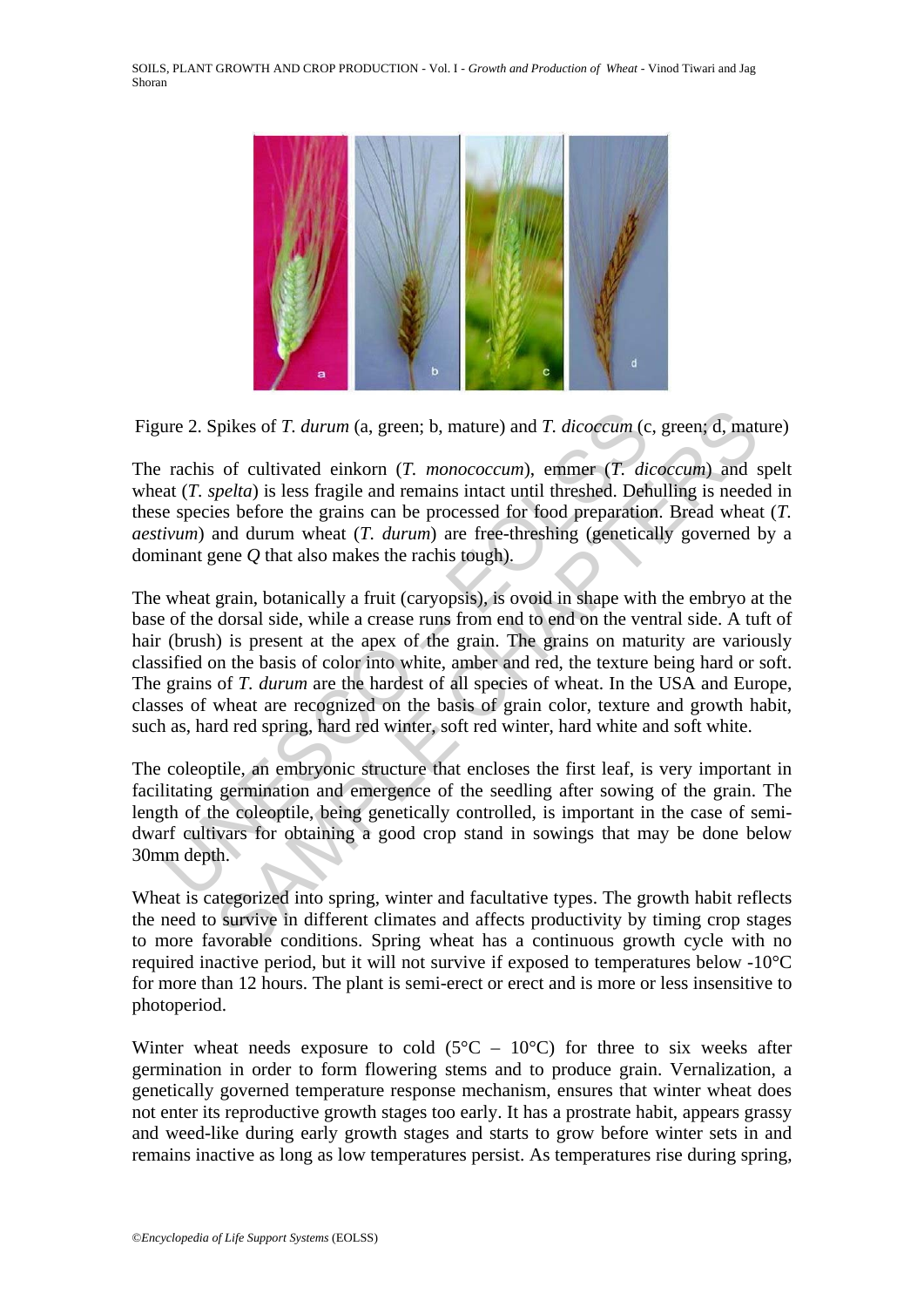the plant again resumes its growth.

Facultative type wheat tolerates cold more than spring wheat but less than winter wheat, and does not require extended exposure to cold temperatures to reproduce.

## **4. Taxonomy and Cytogenetics**

## **4.1. Taxonomy**

Wheat (genus *Triticum*) belongs to the grass family of Poaceae, tribe Triticeae. Many changes in the taxonomic description of *Triticum* and its related genera have occurred since the first nomenclature by Linnaeus in 1753. There is now general agreement that the genus *Aegilops*, which is closely related to wheat, gets merged with *Triticum* as done by Bowden (1959). The genus *Triticum* comprises species that are diploid, tetraploid and hexaploid. Thus, polyploidy has played an important role in the evolution of wheat.

E by Bowden (1959). The genus *Triticum* comprises species<br>ploid and hexaploid. Thus, polyploidy has played an important rc<br>heat.<br>diploid species (commonly called 'einkorn wheats') like *T. m*<br>ivated in some areas in smal Sowden (1959). The genus *Triticum* comprises species that are diplomated background (1959). The genus *Triticum* comprises species that are diplomated background in the wild and their grains are hulled. *T. monococcum* an The diploid species (commonly called 'einkorn wheats') like *T. monococcum* and *T. urartu* are generally found in the wild and their grains are hulled. *T. monococcum* is also cultivated in some areas in small quantities for consumption. The tetraploid species include both hulled and hulless or free-threshing forms. The wild species *T. turgidum* subsp. *dicoccoides* and domesticated *T. turgidum* subsp. *dicoccum* (now designated as *T. dicoccum* or *T. dicoccon*) are hulled and commonly called 'emmer wheats', while *T. turgidum* subsp. *durum* (now designated as *T. durum*) is hulless and commonly called 'macaroni wheat'. The hulled hexaploid wheat species are *T. aestivum* subsp. *spelta* and *T. aestivum* subsp. *macha*. *Triticum aestivum* subsp. *aestivum* (now referred as *T. aestivum* or commonly as 'bread wheat'), *T. aestivum* subsp. *compactum* (*T. compactum*  or 'club wheat') and *T. aestivum* subsp. *sphaerococcum* (*T. sphaerococcum* or 'Indian dwarf' or 'shot wheat') are free-threshing.



#### **Bibliography**

- - -

Blum, A. (1988). *Plant Breeding for Stress Environments*. CRC Press, Boca Raton, Florida, USA. [Book detailing the process of developing cultivars resistant to abiotic stresses].

Borlaug, N. E. (1965). *Wheat, Rust and People*. Phytopathology, 55:1088-1098. [An article detailing the need to keep rusts under control].

Bowden, W. M. (1959). *The Taxonomy and Nomenclature of the Wheats, Barleys and Ryes and their Wild Relatives.* Canadian Journal of Botany, 37: 657-84. [A review paper on the systematics of wheat, barley and rye].